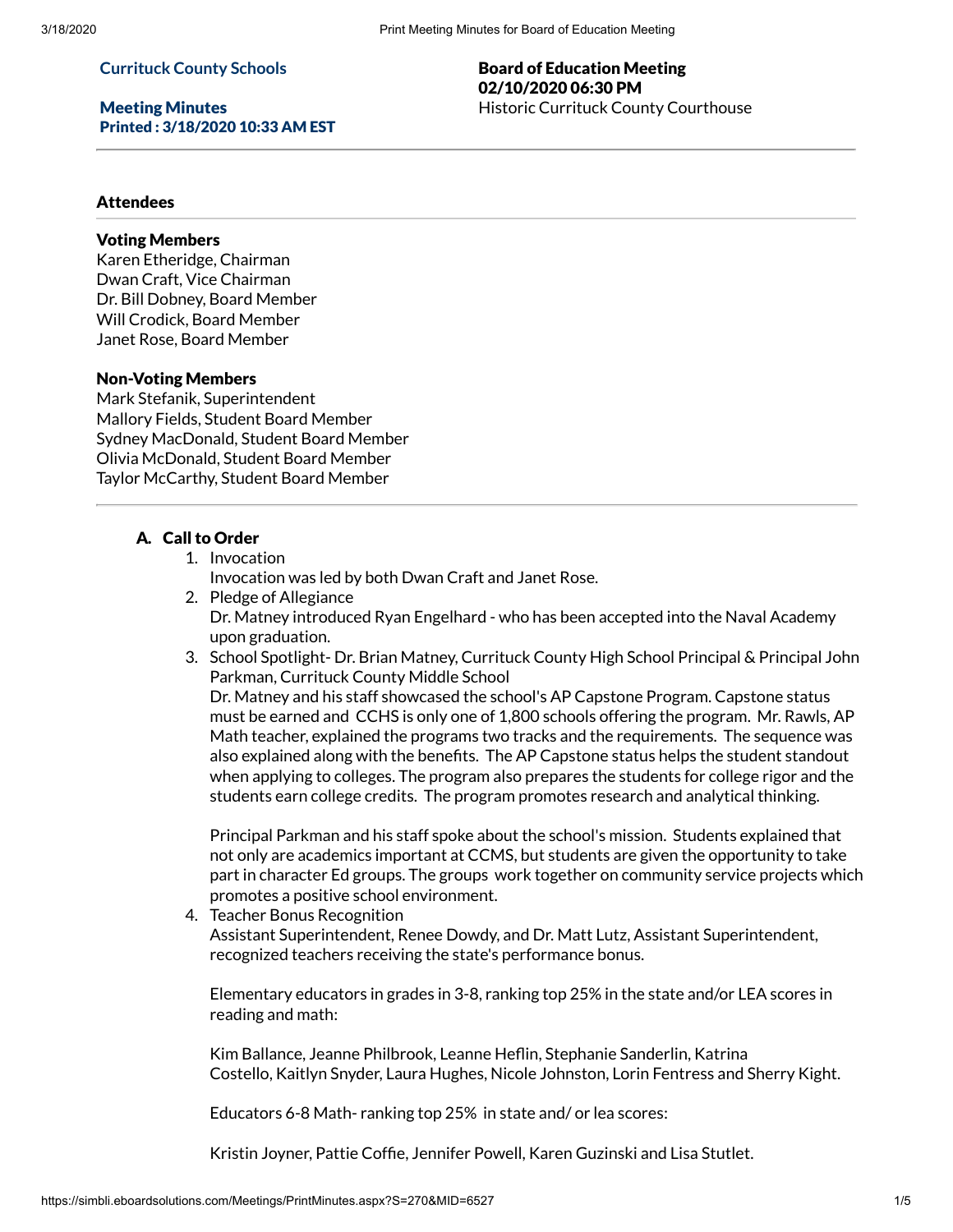#### Advance Placement Educators:

Thomas Andrejkovics Deb Butler Kim Mawhinney Zach Dearman Valerie Person Liz Brinker Robert Grifn Anita Rubino Joanna Blume

CTE Educators:

Michelle Dowdey, Jeff Rhodes, Susan Sawyer and Julie West

5. School Growth & Principal Recognition Superintendent Stefanik recognized the Principals and schools that received growth status from the NC Department of Public Instruction:

CES - Karrie Chappell JES - Julie Irio KIES- Kevin Goins GES- Angel MES - Brandi Kelly CCHS- Dr. Brian Matney CCMS - John Parkman MMS- Anne Radkee JPK - Denise Fallon

Principals Receiving Performance Bonus: Deb Gorza -KIES, Denise Fallon - JPK and CES Karrie Chappell

## B. Public Comment Session

1. Jason Sarnowski - spoke about the fact that CCHS students do not have the ability to practice in the county because there is not a regulation size pool. He gave the analogy of the students using an undersize football field and basketball court to practice. Students are not able to get the full training experience. He asked Board members to asked the County Commissioners to fund a pool.

2. Laurie Saarnowski spoke for the Hanke family who were unable to attend the meeting. She also explained how the small pool at the YMCA is not adequate for the CCHS swim team.

3. Dana Parker apologized for not being an advocate for public education. By remaining silent she and others have given the impression that they are pleased with the current situation in the schools. She said that Commissioners referred the parents to the Board of Education when they asked for items such has a regulation pool, working score boards and improved athletic restroom facilities. She asked the Board to ask for funds and to take a bold approach to the educational needs of the students. Mrs. Parker asked the Board to consider building a new state of the art high school rather than a new elementary school. Students could then be moved to the existing buildings to handle the growth in the county.

3. Dawn O'Donnell, parent, also asked for a regulation swimming pool. Sixty percent of the swim team qualified for regionals; however, she feels they are at a disadvantage having to practice in a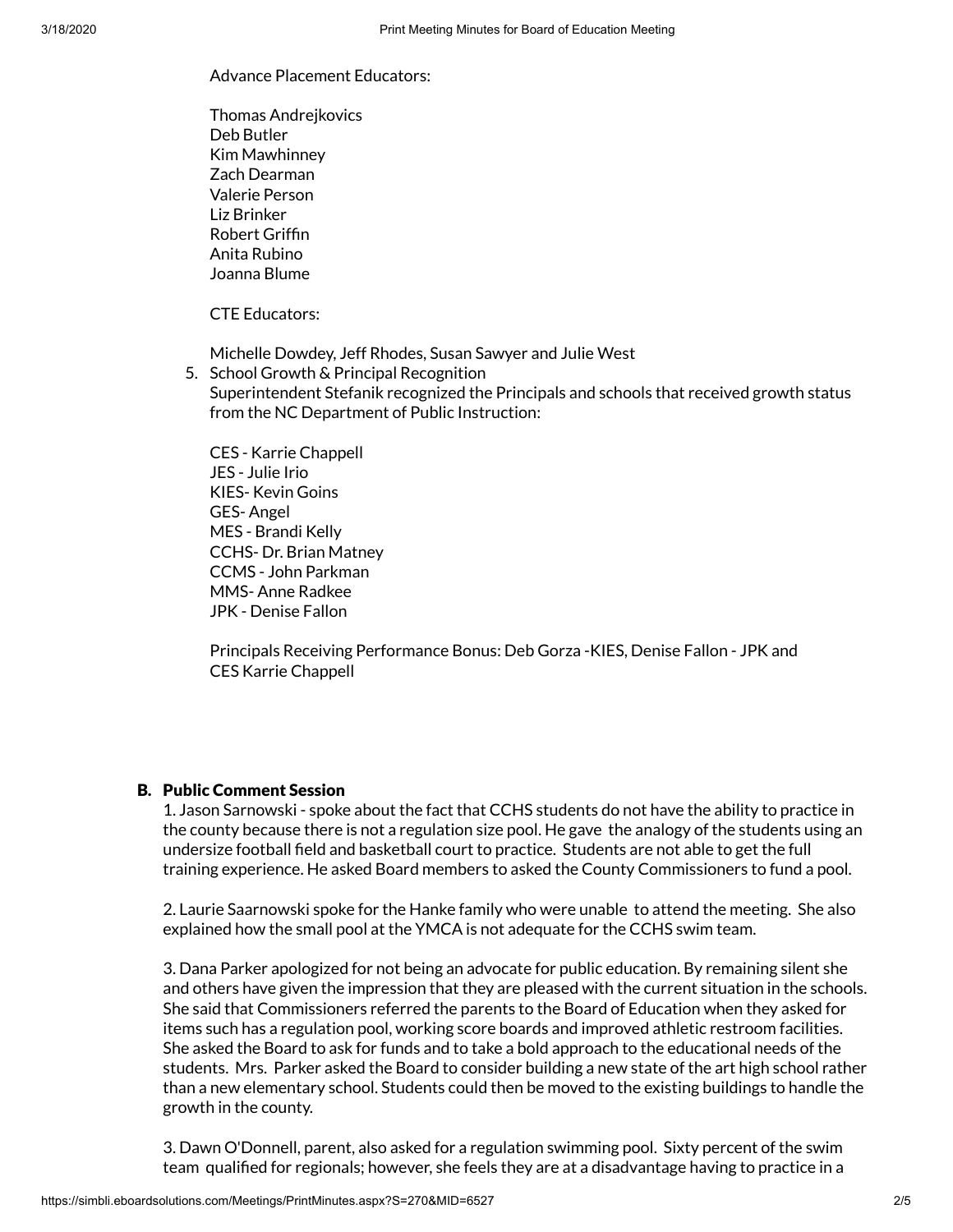small, hot therapy pool.

4. Andrew Sarnowski, CCHS swimmer, explained how practices are conducted. The small pool puts the team at a disadvantage. The team consist of 26 members.

5. Sybil O'Neal spoke about respect and behavior. She said good teaches have left because of students bad behavior. She said that principals should be visible . She asked that Board to speak with Administration to get a back bone and handle issues in the schools.

6. Glenn Hines spoke about picking sites for new schools. He used SES for an example. The site was very expensive due to the water level which has caused high waste water costs. He cautioned the Board to be careful when purchasing sites and use the science available. He said the site on Survey Rd. may not be the best site.

Mr. Crodick responded to Hines, O'Neal and added that he was unaware of the swimming pool issues.

Superintendent Stefanik said that posting to Facebook should not be used as a formal complaint. The district cannot reply or respond to Facebook posts. Parents and staff with complaints should email the Superintendent or Assistance Superintendents. Anonymous complaints are also reviewed for those that wish to remain anonymous.

Janet Rose said that she was never in favor of the small pool. She also was aware that the Commissioners referred the pool issue back to the BOE.

Karen Etheridge said she has to go to Elizabeth City to watch her grandchildren swim. She is an advocate for a pool but the Board also has a fiscal responsibility.

# C. Approval of Agenda (Action)

The motion was made to pull item 12 b. Lawn Care Contracts from the Consent Agenda and voted on separately. Motion made by: Dwan Craft

Motion seconded by: Will Crodick

Voting:

Unanimously Approved

# D. Student Board Member Report

Student reported on activities, student academic competitions and athletics.

## E. Field Trip Requests:

- 1. CCMS All-District Band, Greenville, NC 1/30-2/1/2020
- 2. CCHS All- District Band, Greenville, NC 1/30-2/1/2020
- 3. MMS All-District Band, Greenville, NC 1/30-2/1/2020
- 4. CCHS State Swim Meet, Raleigh, NC 2/5-2/6/2020
- 5. JPK Model United Nations Simulated Conference, Norfolk, VA 2/13-2/16/2020
- 6. CCHS Region Wrestling, Havelock, NC 2/14-2/15/2020
- 7. CCHS State Track, Winston-Salem, NC 2/14-2/15 2020
- 8. CCHS -National Welding Competition, Jacksonville, FL 2/27-3/1/2020
- 9. JPK -FBLA State Leadership Conference, Greensboro, NC 3/18-3/21/2020
- 10. MMS FBLA State Competition, Greensboro, NC 3/18-3/21/2020
- 11. CCHS FBLA State Leadership, Greensboro, NC 3/18-3/21 2020

## F. Accreditation Discussion

Mr. Crodick said he would like to see the district move forward with accrediting the high school. He believes transcripts showing that Currituck Couty High School is accredited would greatly benefit the students moving forward to colleges and universities. In addition it would be economically beneficial for the County.

Dr. Dobney said that students historically have been accepted in colleges without the accreditation.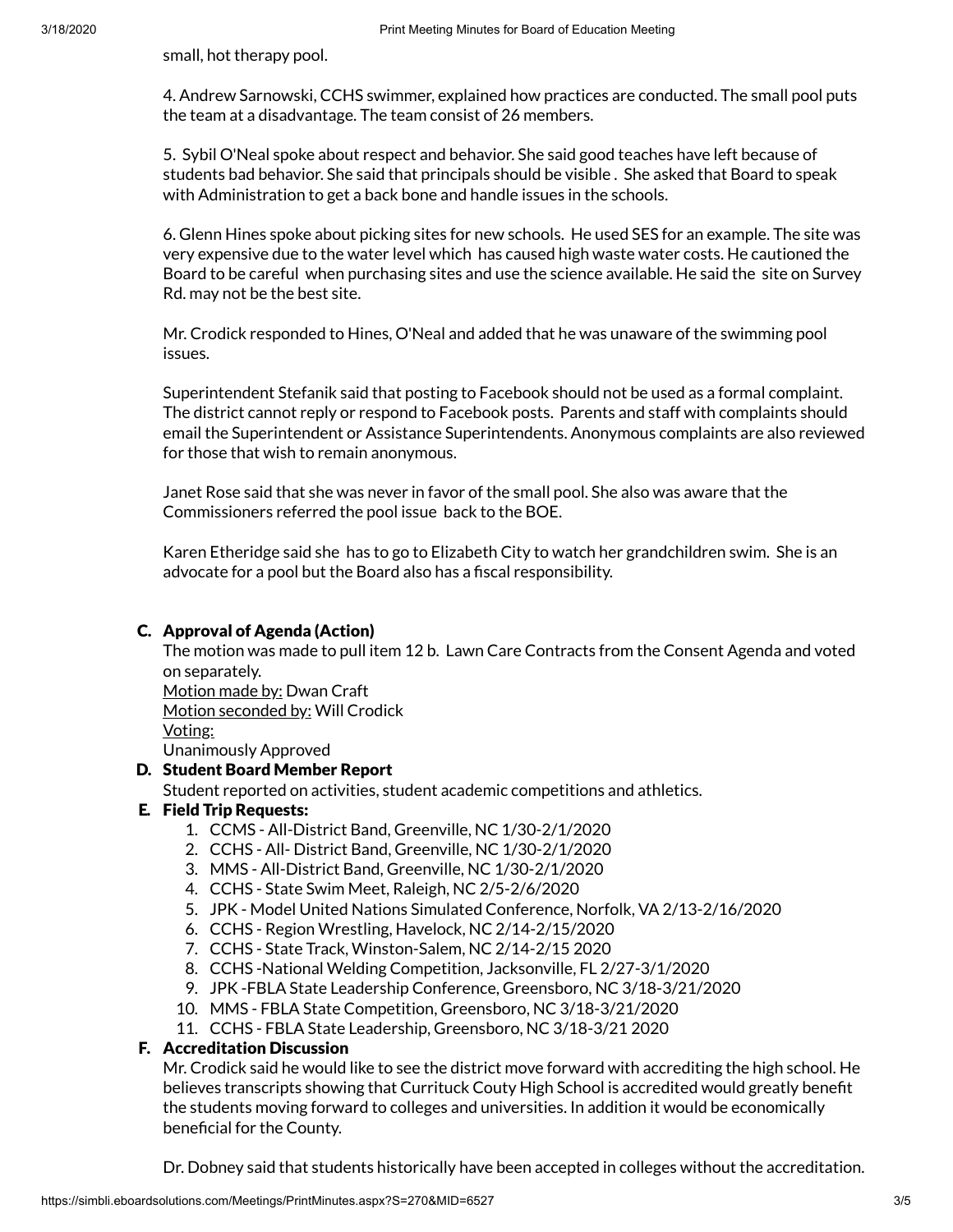Students have received full scholarships to universities such as Duke, UVA, Wake Forest and just recently a recipient of the Morehead-Cain scholarship. He added that the district has absorbed constant funding cuts over the years. Accreditation would cost approximately \$30,000. He would support the process if it would benefit the County but does not want the funds to come out of the school district's budget

Superintendent Stefanik has been monitoring the accreditation process. DPI stated the process and JPK used the process to become accredited for over two years now. CCHS has been monitoring but the the school is short in some of the required areas.d. Cognia is another agency - \$30,000 annually until accreditation is received.

Dr. Matney explained the process of using Cognia. He likes the concept of having a third party review and help as a school attempts to grow.

Larry Lombardi, Economic Director for Currituck County, said that developers look at the schools. To have the accreditation would be another tool in the toolbox when competing. He said it was an absolute plus.

Will Crodick said that spending the \$30,000 would be a beneficial. Mr. Crodick read a letter from the County Commissioners supporting the accreditation of CCHS. He made a motion to start the accreditation process with Cognia. It was seconded by Dwan Craft.

Janet Rose said accreditation has been up for discussion many time and thinks it's a wonderful thing if it benefits our students. She asked Denise Fallon, Principal of JP Knapp, how it impacts students. Mrs. Fallon said she has a lot of inquiries about it especially from families moving from VA, but she cannot link it to college acceptance because the school's focus is on students graduating with an Associates Degree.

Superintendent Stefanik said if approved, a meeting would be scheduled with Cognia. CCHS continually hangs within meeting three or four of the state's requirements needed to move forward with the accreditation process. The DPI accreditation process used the reporting standards on NC Report Card. Motion made by: Will Crodick Motion seconded by: Dwan Craft Voting: Unanimously Approved

# G. Landscaping: Island Lawncare & Landscaping, Donald Ferebee Landscaping and Odom's Lawncare & Tractor Service

Mr. Stefanik explained that the lawn contracts where taken out for bid. The three contracts listed on the agenda are the selected contractors.

Mr. Crodick said that he would abstain from the vote because approximately two years ago he helped one of the individuals and received money for equipment on his farm. Motion made by: Will Crodick Motion seconded by: Dr. Bill Dobney Voting: Unanimously Approved

# H. Consent Agenda (Action)

Motion made by: Will Crodick Motion seconded by: Dwan Craft

Voting:

Unanimously Approved

- 1. Anderson Smith & Wike PLLC Audit Contract for June 30, 2020
- 2. Personnel Report Dated February 10, 2020

Janet Rose asked about the hiring process for the district's athletic coaches. She asked if the positions were advertised and she noticed not all coaches were on the teaching staff. Mr. Stefanik replied that the positions were advertised and the district would like to have